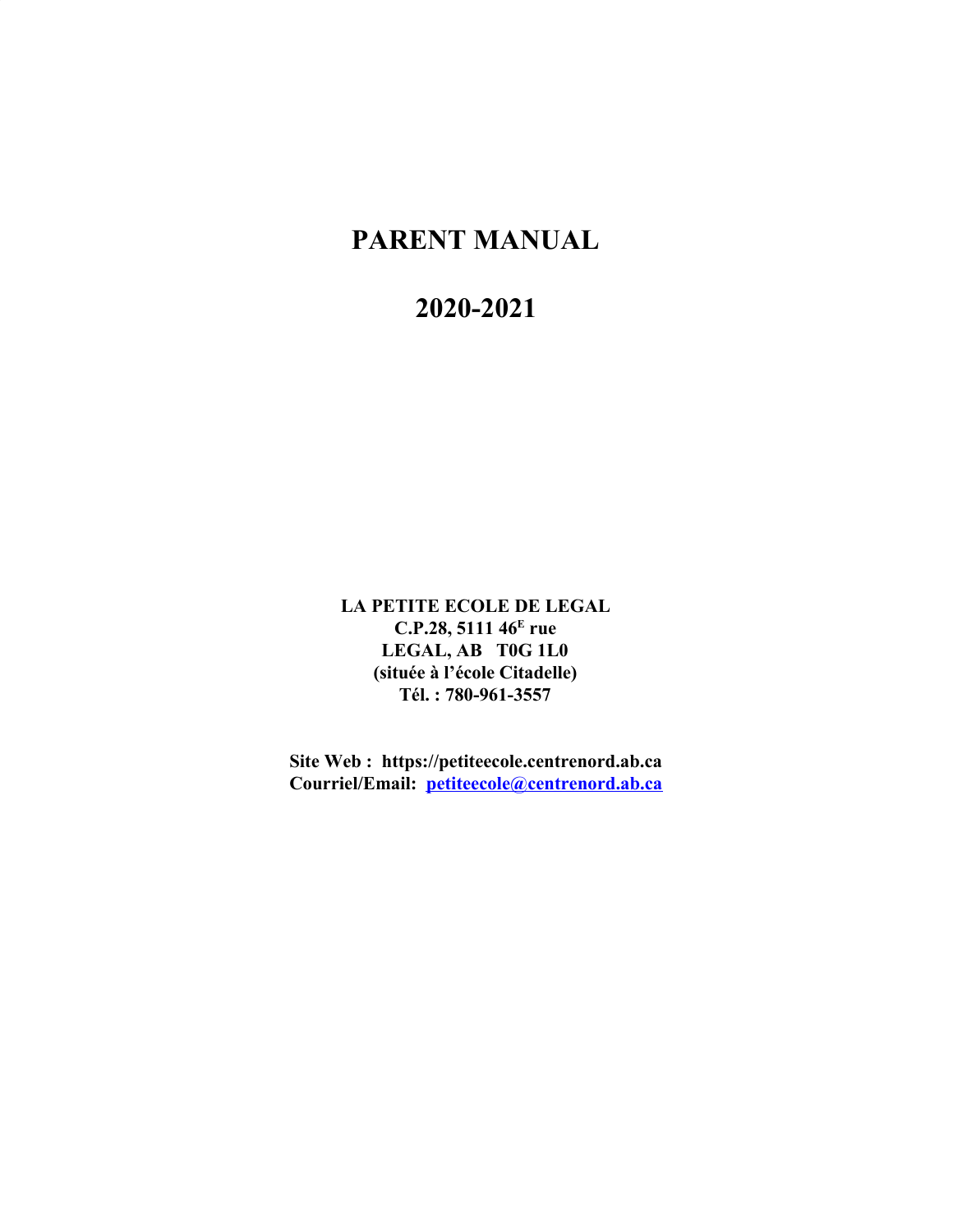## **PARENT MANUAL**

Bienvenue and Welcome to our Francophone preschool – **La Petite École!** The gift of two languages you are giving your child is something he/she will benefit from for his/her whole life.

This manual is the abbreviated version of the French « Manuel des Parents ». It will contain the basic information you will need but please take the time to review (with the French speaking parent of the family) the French version as it contains more important details.

Our preschool, **La Petite École**, is licensed every year by Alberta Children & Youth Services and must adhere to the Child Care Licensing Act for preschools. We accept 3 to 4-year olds in our stimulating francophone preschool. Our teacher must have a first aid certificate specific to child care and must complete many workshops during the year through our partner, la Fédération des parents francophone de l'Alberta (the Francophone Parents Association of Alberta).

Please note, most of our correspondence throughout the year will be in French. We hope you do not view this as an inconvenience but as an opportunity to learn!

## **QUALIFICATIONS**

In order to qualify and benefit from our preschool program, the child must have at least one of their parents who adhere to the conditions as cited in Article 23 of the Canadian Charter of Rights and Freedoms:

 $\sim$  Whose first language learned and still understood is that of the French linguistic minority population of the province in which they reside, or

 $\sim$  Who have received their primary school instruction in Canada in French and reside in a province where the language in which they received that instruction is the language of the French linguistic minority population of the province

 $\sim$  Citizens of Canada of whom any child has received or is receiving primary or secondary school instruction in French in Canada, have the right to have all their children receive primary and secondary school instruction in the same language.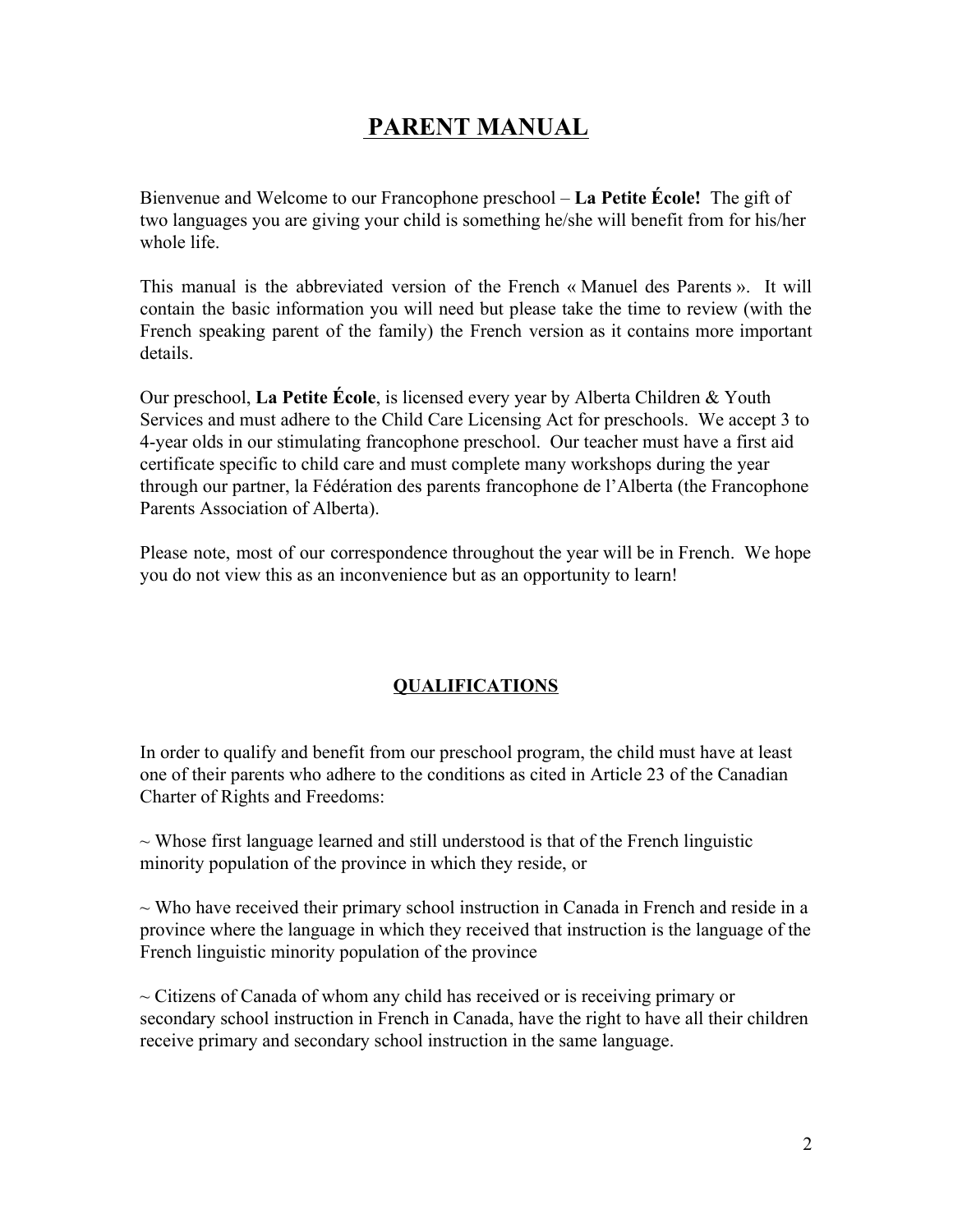#### **PARENT PARTICIPATION**

We are our children's first educator. We hope that you will be able to participate in and outside the classroom during the year; it shows your child your support. Participation takes a few forms at **La Petite École**:

- 1. In the classroom:
	- a. Sharing your talents with the children
- 2. Field Trips:
	- a. Accompanying field trips
	- b. Signing permission forms
- 3. At home:
	- a. Having positive conversations about school and about the French language
	- b. Using French words with your child, make it fun
- 4. Parent council:
	- a. Being part of the parent council
	- b. Planning and/or participating in preschool fundraisers

## **REGISTRATION**

- 1. **La Petite École** preschool accepts children who are ages 3 or 4 and are either Francophone or are eligible based on Article 23 or the Canadian Charter of Rights and Freedoms.
- 2. A registration form and the health form must be signed and completed.
- 3. A meeting with the parents may be part of your registration procedure.
- 4. All children must be potty trained.
- 5. Registrations are accepted throughout the year as space permits.

## **PAYMENT / FEES**

1. The registration fee of \$50 per child is due in order to register your child. A cheque post-dated to September 1st of the school year is acceptable.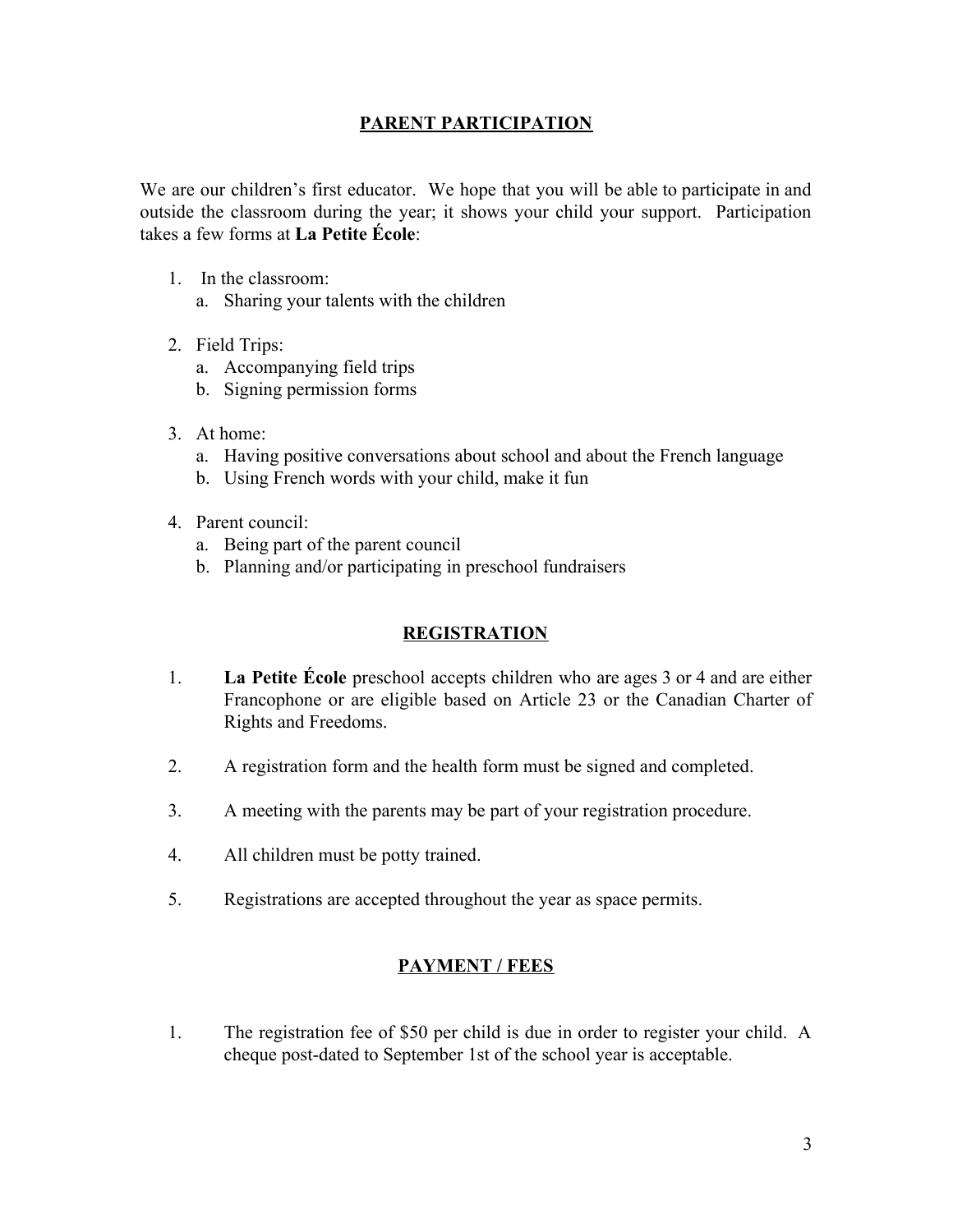2. The post-dated cheques are payable to "**La Petite École".** We also require the monthly post-dated cheques to be submitted by the first class in September.

| <b>Payment option</b> | Date of cheques                      | 3 classes per week |
|-----------------------|--------------------------------------|--------------------|
| Monthly               | 1st of the month (September to June) | \$120/month        |
| <b>Payment option</b> | Date of cheques                      | 2 classes per week |
| Monthly               | 1st of the month (September to June) | \$90 / month       |
| <b>Payment option</b> | Date of cheques                      | 1 classe per week  |
| Monthly               | 1st of the month (September to June) | $$60/m$ onth       |

3. Participation cheque: A cheque of \$200 will be required, post dated for September 1st of the current school year. This cheque will only be cashed at the end of the year if families do not meet the participation requirements throughout the year.

| <b>Participation Requirements</b>                   |  |  |
|-----------------------------------------------------|--|--|
| Annual parent meeting                               |  |  |
| 2 fundraising events                                |  |  |
| Make playdough 1-2 times throughout the school year |  |  |
|                                                     |  |  |

- 4. Parents must submit all cheques and all registration forms in order for their child to be enrolled in la prématernelle **La Petite École**.
- 5. **All monthly fees are due throughout the year even if your child is absent for reasons like illness or vacations. No refunds for missed days.**

#### **SCHEDULE**

| <b>Francophone &amp; Francisation</b> | Hours of Operation Tuesday, Wednesday, Thursday |  |
|---------------------------------------|-------------------------------------------------|--|
| 3 years old                           | $8:45$ am $-11:15$ am                           |  |
|                                       | *May change dependant on numbers of children*   |  |
| 4 years old                           | 12:30pm $-3:00$ pm                              |  |
|                                       | *May change dependant on numbers of children*   |  |

## **CALENDAR YEAR**

**La Petite École** will start on the second Tuesday of September, in the basement of École Citadelle. Classes typically finish in June. A calendar will be issued at the beginning of the year outlining more details. If we need to cancel a class during the year, it will be rescheduled at a later date in the month or at the end of the year.